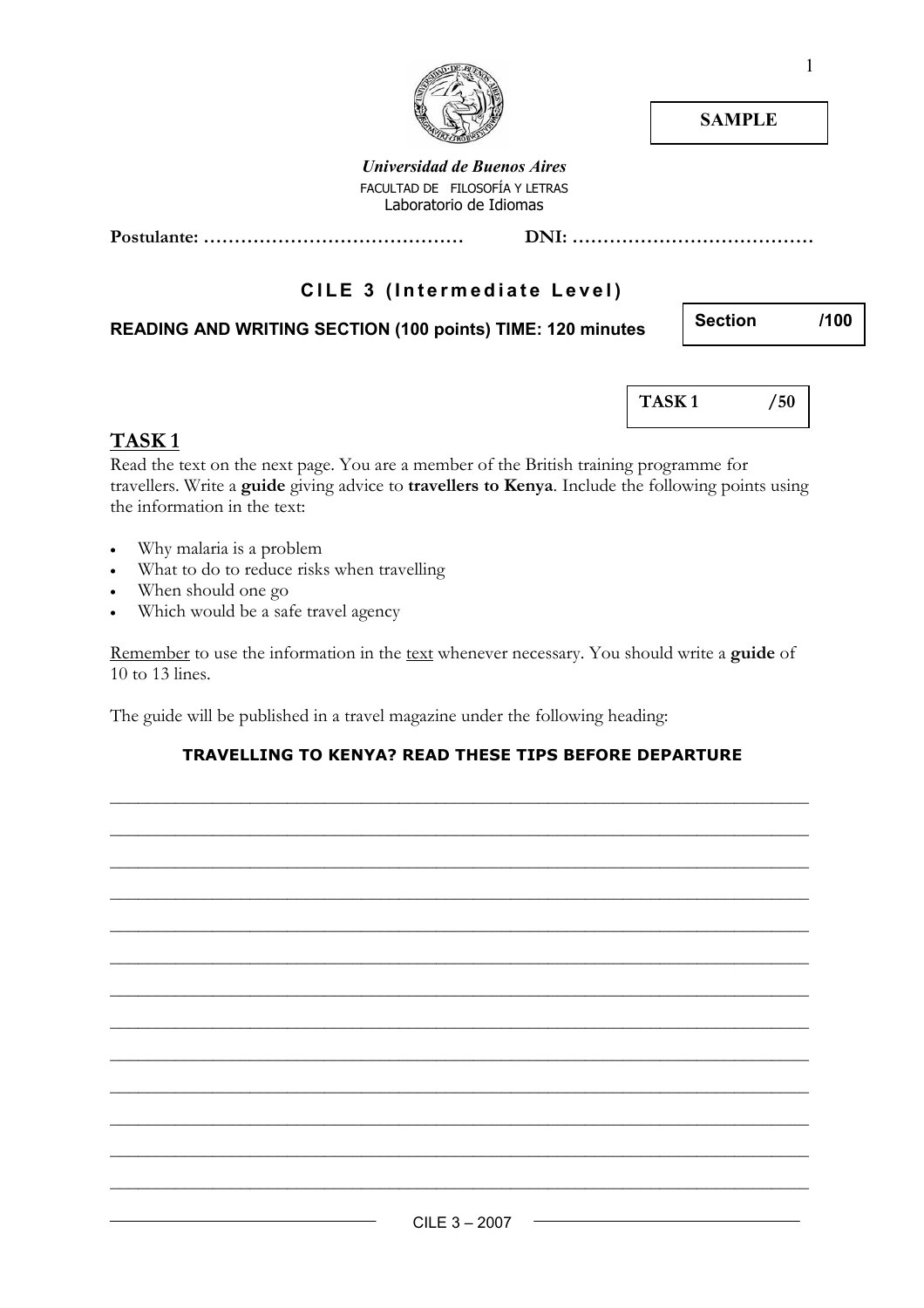

Universidad de Buenos Aires FACULTAD DE FILOSOFÍA Y LETRAS Laboratorio de Idiomas

#### Postulante: …………………………………… DNI: …………………………………

From: The Sunday Times, May 21, 2006

# Tourists misled on malaria

Two thousand Britons contract malaria every year —and some tour operators may be putting travellers' health at risk by offering inaccurate information about the disease.

During malaria-awareness week, which ends today, The Sunday Times surveyed operators who send travellers to malarial destinations to see how much they know about the disease to which their clients may be exposed. The answer? Not enough.

We called the booking line of Thomas Cook Signature and were offered a lastminute holiday, departing this Thursday, at the Southern Palms Beach Resort, near Mombasa, on the Kenyan coast. Malaria is endemic in the area, and you are at a greater risk during the rainy season (from April to June). However, when we asked about the disease, the agent put us on hold to check, then proceeded to assure us three times that malaria tablets were "definitely not required".

"This advice is just plain dangerous," said Paul Goodyer, of Nomad Medical Centres. "This has been a growing problem, and it stems from the rise of lastminute breaks to far-flung destinations.

"Any tour operator should be advising you to see a health professional, but when you've only got a day or two before you fly, that might not be possible. The temptation is to trust to luck —but it only takes one bite from a mosquito to get malaria."

Thomas Cook apologised for what it described as a misunderstanding: "We have a thorough training programme in place. The brochure includes immunisation advice for malaria when travelling to Kenya and recommends that customers seek advice from a doctor."

Thomson, Britain's biggest operator, offered us a week at the Nyall Beach resort, also on the Kenyan coast. When we asked about health in the area, the agent checked with a manager —and told us to make sure our inoculations were up to date. When we pressed further about malaria, she told us: "My manager didn't mention anything about malaria, no."

Other operators, including Kuoni and last-minute agents Directline Holidays, performed better, correctly advising us to ask a doctor about malaria before travel. And specialist The Gambia Experience passed with flying colours, even refusing a booking when it transpired we could not arrange a course of tablets in time.

Stephen Bleach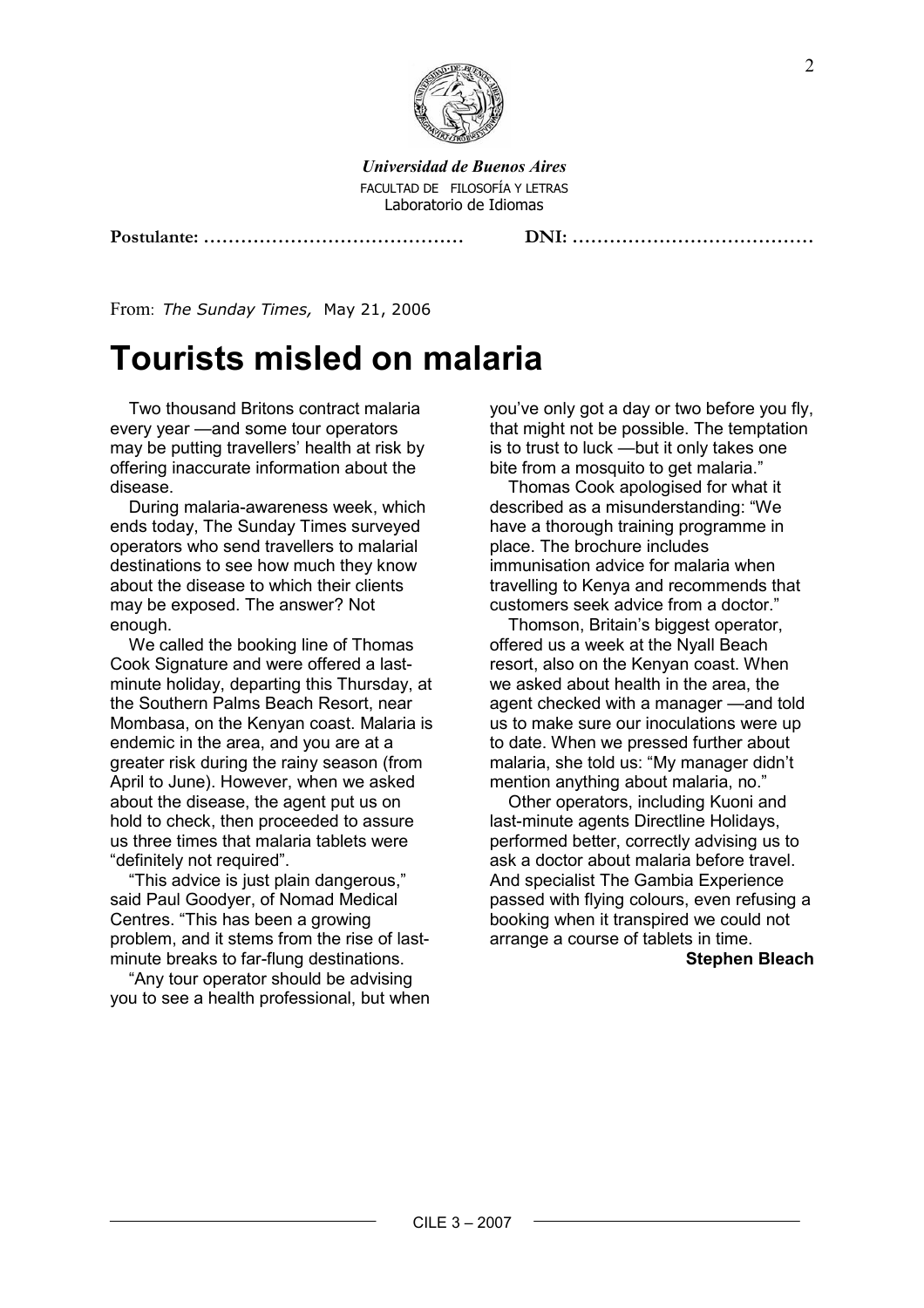

#### **Universidad de Buenos Aires** FACULTAD DE FILOSOFÍA Y LETRAS Laboratorio de Idiomas

 $/50$ 

TASK<sub>2</sub>

## TASK<sub>2</sub>

Read the article on the next page. You're Tony's mother. Write an e-mail to a friend telling her about Tony's problem with tanorexia.

- Describe how you noticed the first signs of tanorexia  $\bullet$
- How you're helping your son to get out of this habit  $\bullet$
- Ask for advice

Remember to use the information in the text whenever necessary. You should write an e-mail of 15 to 18 lines.

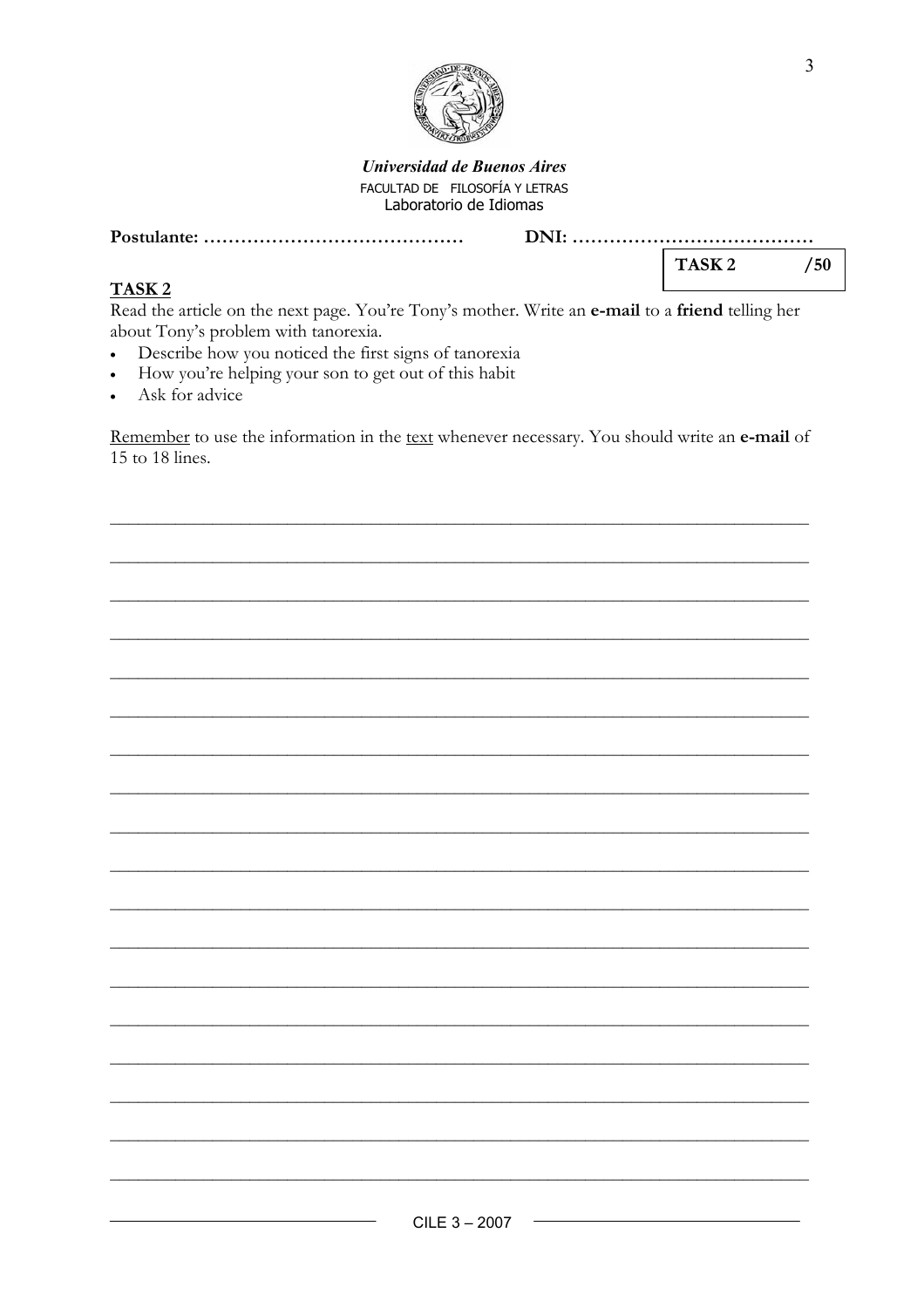

Universidad de Buenos Aires FACULTAD DE FILOSOFÍA Y LETRAS Laboratorio de Idiomas

Postulante: …………………………………… DNI: …………………………………





# Doctors warn of growing dangers facing the 'tanorexic' generation

Lorna Martin, Scotland editor Sunday May 30, 2004 The Observer

It took only a few weeks of dedicated sunbed-worshipping for the hue of Tony Cowan's skin to turn from ghost-white to sumptuous honey. Over the same short period, he felt his personality had also been transformed by the rays of the tanning salon. He no longer felt shy, introverted and ugly. Instead, he became confident, sociable and started to like what he saw in the mirror.

He was 13 at the time. 'At first I told my mum it came from a bottle because she would have killed me if she knew I was going for a sunbed every day,' he said. 'I used my lunch money. Sometimes I would tell my mum I was going to the cinema so that I could get extra money.'

Tony, who is now 15, is one of a growing number of teenagers thought to be suffering from 'tanorexia'.

Last week, 13-year-old Hayley Barlow from Liverpool, who will be featured on BBC1's The Real Story next month, spoke about her addiction to sunbeds, saying she felt 'transparent' if she did not have a daily dose.

The British Medical Association and Cancer Research UK have called for a ban on under-16s using the salons and experts warned that an obsession with tanning had become pervasive among today's teenage girls.

But what was not mentioned was the increasing number of teenage boys across Britain who are also dedicating themselves to the pursuit of the perfect tan.

'These days everybody goes for sunbeds,' said Tony, who suggested that if I stood outside his school in Glasgow I would think I was in St Tropez. 'Loads of boys use them. Some girls prefer fake tan now because they are worried about the health